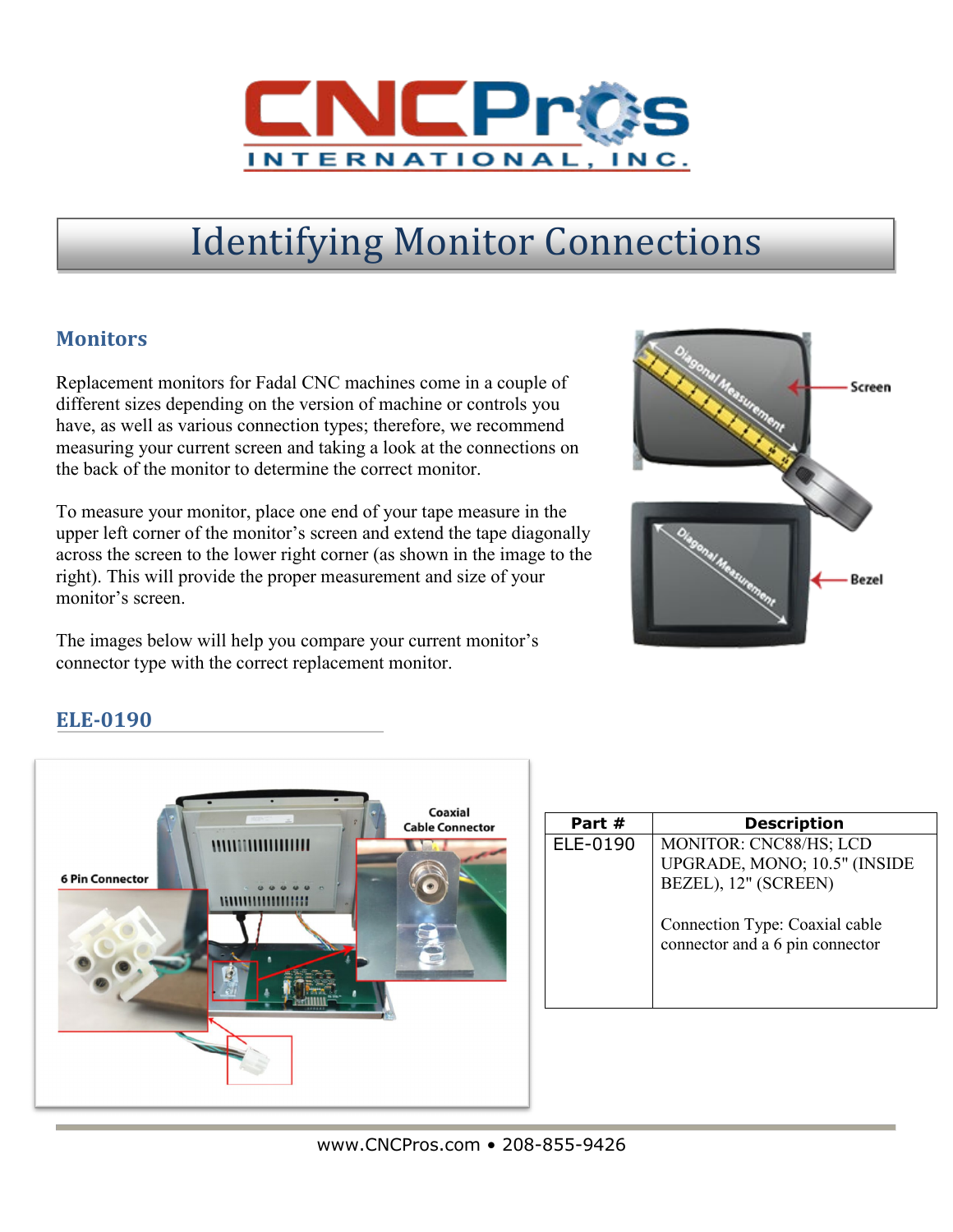

#### **ELE-1072**



## **ELE-1073**



| Part#    | <b>Description</b>                                                                          |
|----------|---------------------------------------------------------------------------------------------|
| ELE-1073 | MONITOR: 32MP; LCD, VGA                                                                     |
|          | COLOR W/CABLE; 12.5"                                                                        |
|          | (INSIDE BEZEL), 14" (SCREEN),                                                               |
|          | <b>COLOR</b>                                                                                |
|          | Connection Type: PCB like<br>connection on the angled frame, 15<br>pin $& 4$ pin connector. |